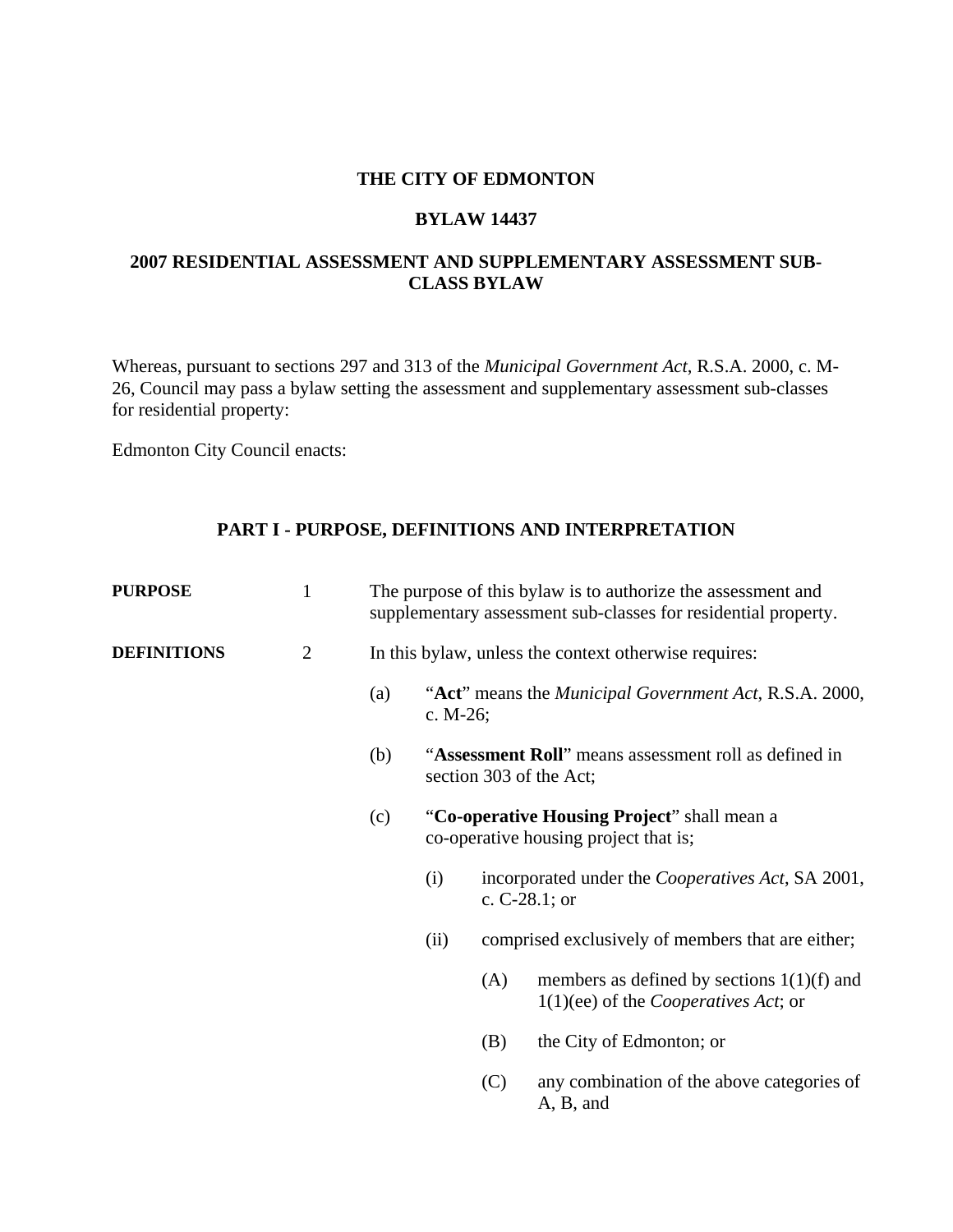- (D) includes property owned by a non-profit housing society incorporated under the *Societies Act*, R.S.A. 2000, c. S-14, and occupied by tenants.
- (d) "**Manufactured Home"** means manufactured home as defined in section 284(1)(m) of the Act;
- (e) "**Manufactured Home Community**" means manufactured home community as defined in section 284(1)(n) of the Act;
- (f) "**Mobile Home**" means mobile home as defined in section 284(1)(n.1) of the Act;
- (g) "**Other Residential**" includes residential property not being used for the purposes of single family dwelling;
- (h) "**Residential Assessment Class Property**" means residential property as defined in section 297(4)(c) of the Act;
- (i) "**Single Family Residential**" includes:
	- (i) a detached dwelling occupied by a single family together with any other building located on the site that is ancillary to the use of the single family dwelling;
	- (ii) a residential unit and parking unit, if any, occupied by a single family and established under the same condominium plan, provided that the said residential unit and parking unit, if any, are occupied and used by the same single family;
	- (iii) a semi-detached dwelling unit, occupied by a single family, located on a single parcel of land forming the site thereof and registered as such at the Land Titles Office, together with any other building located on the site which is ancillary to the use of the semi-detached dwelling unit;
	- (iv) land and improvements forming the site of a co-operative housing project comprised of detached or attached dwelling units each of which is occupied by a single family only together with any other buildings located on the site the use of which is ancillary to the use of the said dwelling unit;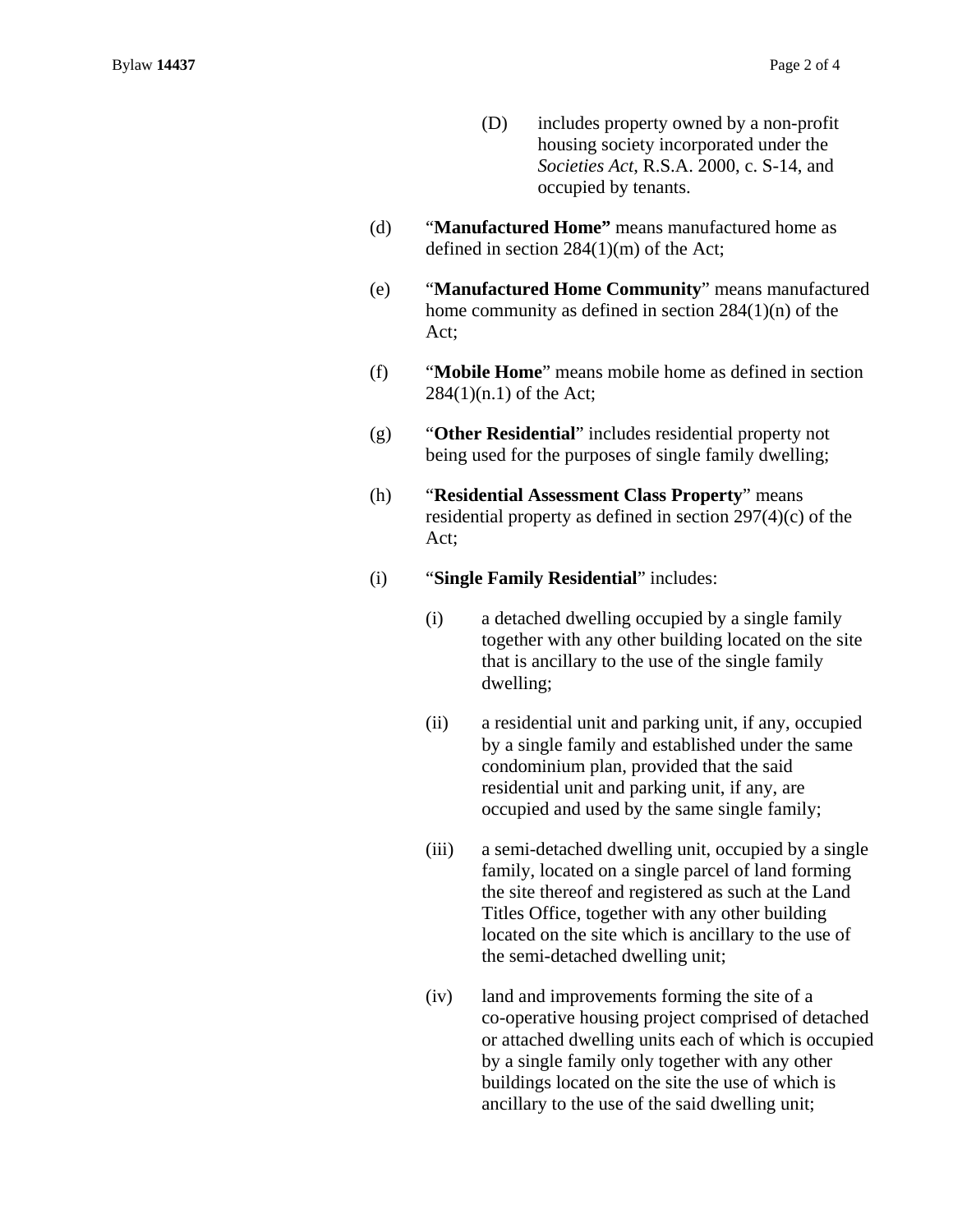- (v) a mobile home or manufactured home located on a site in a mobile home park or manufactured home community, and any other improvements located on the site owned and occupied by the person occupying the mobile home or manufactured home;
- (vi) vacant residential property.
- (j) "**Supplementary Assessment**" means an assessment made pursuant to section 314 of the Act;
- (k) "**Supplementary Assessment Roll**" means a supplementary assessment roll as defined by section 315 of the Act.

**RULES FOR INTEPRETATION**  3 The marginal notes and headings in this bylaw are for reference purposes only.

# **PART II - RESIDENTIAL ASSESSMENT AND SUPPLEMENTARY ASSESSMENT SUB-CLASSES**

- **RESIDENTIAL ASSESSMENT AND SUPPLEMENTARY ASSESSMENT SUB-CLASSES**  4 For the purpose of the 2007 Assessment and Supplementary Assessment Rolls, all Residential Assessment Class Property within the City of Edmonton is hereby divided into the following assessment sub-classes:
	- (a) Residential Assessment Class Property:
		- (i) Single Family Residential;
		- (ii) Other Residential.

#### **PART III - GENERAL**

| <b>NUMBER AND</b><br><b>GENDER</b><br><b>REFERENCES</b> |   | All references in this bylaw will be read with such changes in<br>number and gender as may be appropriate according to whether the<br>reference is to a male or female person, or a corporation or<br>partnership. |
|---------------------------------------------------------|---|--------------------------------------------------------------------------------------------------------------------------------------------------------------------------------------------------------------------|
| <b>REPEALS</b>                                          | 6 | Bylaw 14437 is repealed on May 1, 2017.                                                                                                                                                                            |